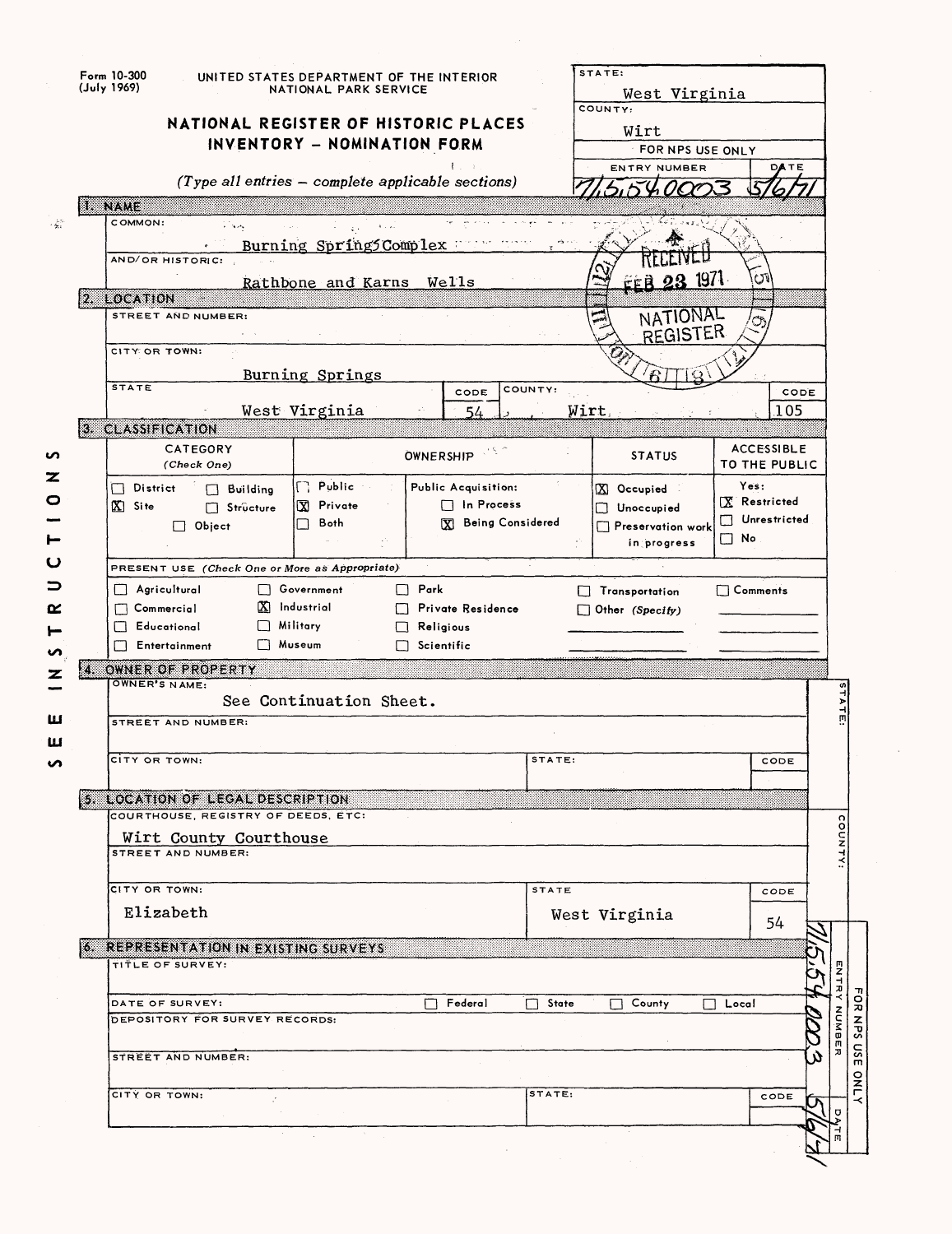|                                                                         | Excellent <sup>®</sup> | ∐ Good      | $\sqcap$ Fair | Deteriorated                                                                                                                                   | $\Box$ Ruins | $\Box$ Unexposed        |  |
|-------------------------------------------------------------------------|------------------------|-------------|---------------|------------------------------------------------------------------------------------------------------------------------------------------------|--------------|-------------------------|--|
| <b>CONDITION</b>                                                        | F16n                   | (Check One) |               |                                                                                                                                                |              | (Check One)             |  |
|                                                                         | $\Box$ Altered         |             | X Unaltered   |                                                                                                                                                | $\Box$ Moved | <b>XI</b> Original Site |  |
| DESCRIBE THE PRESENT AND ORIGINAL <i>(if known)</i> PHYSICAL APPEARANCE |                        |             |               |                                                                                                                                                |              |                         |  |
|                                                                         |                        |             |               | The stretch of river between Burning Spring Run and Nettle Run                                                                                 |              |                         |  |
|                                                                         |                        |             |               | today is heavily wooded, but here and there among the trees glimpses are                                                                       |              |                         |  |
|                                                                         |                        |             |               | afforded of summer cottages, each with about an acre of property.                                                                              |              |                         |  |
|                                                                         |                        |             |               |                                                                                                                                                |              |                         |  |
|                                                                         |                        |             |               | Drilling and pumping equipment still marks the spot of the 1917                                                                                |              |                         |  |
|                                                                         |                        |             |               | Mellon Well, fairly close to the mouth of Burning Spring Run. About<br>one third the distance toward Nettle Run @ plugged pipe nearly ten feet |              |                         |  |
|                                                                         |                        |             |               | in height marks activity at that spot. At the bend in the stream                                                                               |              |                         |  |
|                                                                         |                        |             |               | marked "Oil Lott" on the 1963 map, a small wooden crib marks the site of                                                                       |              |                         |  |
| a well.                                                                 |                        |             |               |                                                                                                                                                |              |                         |  |
|                                                                         |                        |             |               |                                                                                                                                                |              |                         |  |
| - 67                                                                    |                        |             |               | The Little Kanawha River, according to "old-timers," has eaten into                                                                            |              |                         |  |
| wells may be now under water or sand.                                   |                        |             |               | the northern bank several feet since 1860, so that some of the early                                                                           |              |                         |  |
|                                                                         |                        |             |               |                                                                                                                                                |              |                         |  |
|                                                                         |                        |             |               | In 1860 the area was farm land and relatively clear, except for oil                                                                            |              |                         |  |
|                                                                         |                        |             |               | derricks, as indicated in one of the accompanying photographs.                                                                                 |              |                         |  |
|                                                                         |                        |             |               |                                                                                                                                                |              |                         |  |
| 75 years old.                                                           |                        |             |               | The Rader Hotel is the only building in the reserved area more than<br>To the casual tourist, except for this building and an                  |              |                         |  |
|                                                                         |                        |             |               |                                                                                                                                                |              |                         |  |
|                                                                         |                        |             |               |                                                                                                                                                |              |                         |  |
|                                                                         |                        |             |               | occasional cottage, this area would appear almost primeval.                                                                                    |              |                         |  |
|                                                                         |                        |             |               |                                                                                                                                                |              |                         |  |
|                                                                         |                        |             |               |                                                                                                                                                |              |                         |  |
|                                                                         |                        |             |               |                                                                                                                                                |              |                         |  |
|                                                                         |                        |             |               |                                                                                                                                                |              |                         |  |
| $1.3 - 1.$                                                              |                        |             |               |                                                                                                                                                |              |                         |  |
|                                                                         |                        |             |               |                                                                                                                                                |              |                         |  |
|                                                                         |                        |             |               |                                                                                                                                                |              |                         |  |
| les listes.                                                             |                        |             |               |                                                                                                                                                |              |                         |  |
|                                                                         |                        |             |               |                                                                                                                                                |              |                         |  |
|                                                                         |                        |             |               |                                                                                                                                                |              |                         |  |
|                                                                         |                        |             |               |                                                                                                                                                |              |                         |  |
|                                                                         |                        |             |               |                                                                                                                                                |              |                         |  |
|                                                                         |                        |             |               |                                                                                                                                                |              |                         |  |
| M                                                                       |                        |             |               |                                                                                                                                                |              |                         |  |
|                                                                         |                        |             |               |                                                                                                                                                |              |                         |  |
|                                                                         |                        |             |               |                                                                                                                                                |              |                         |  |
|                                                                         |                        |             |               |                                                                                                                                                |              |                         |  |
|                                                                         |                        |             |               |                                                                                                                                                |              |                         |  |
|                                                                         |                        |             |               |                                                                                                                                                |              |                         |  |
|                                                                         |                        |             |               |                                                                                                                                                |              |                         |  |
|                                                                         |                        |             |               |                                                                                                                                                |              |                         |  |
|                                                                         |                        |             |               |                                                                                                                                                |              |                         |  |
|                                                                         |                        |             |               |                                                                                                                                                |              |                         |  |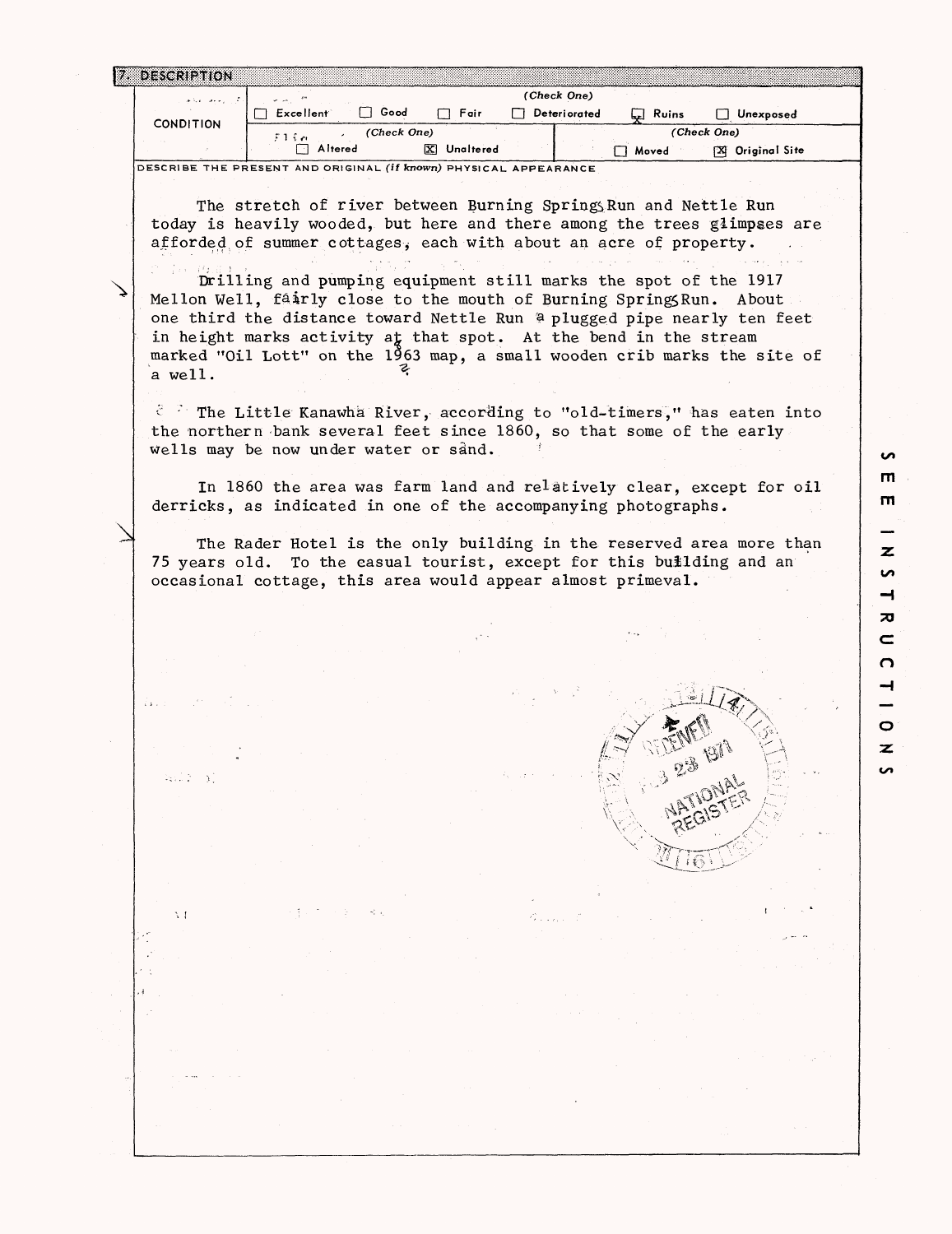| <b>SIGNIFICANCE</b> |                                            |                                    |                         |                             |
|---------------------|--------------------------------------------|------------------------------------|-------------------------|-----------------------------|
|                     | PERIOD (Check One or More as Appropriate)  |                                    |                         |                             |
|                     | Pre-Columbian                              | 16th Century                       | 18th Century            | 20th Century                |
|                     | 15th Century                               | 17th Century<br>ιı                 | 19th Century<br>IX.     |                             |
|                     | SPECIFIC DATE(S) (If Applicable and Known) | 1860                               |                         |                             |
|                     | AREAS OF SIGNIFICANCE                      | (Check One or More as Appropriate) |                         |                             |
|                     | Abor iginal                                | <b>Education</b>                   | Political               | Urban Planning              |
|                     | Prehistoric                                | Engineering                        | Religion/Phi-           | Other (Specify)             |
|                     | Historic<br>ΙI                             | 的<br>Industry                      | losophy                 |                             |
|                     | Agriculture                                | Invention                          | Science<br>⊓            | 4B)                         |
|                     | Architecture                               | Landscape                          | Sculpture-              | $\mathcal{D}^3$<br>ை<br>EEP |
|                     | Art                                        | Architecture                       | years?<br>Social/Human- |                             |
|                     | Commerce                                   | Literature                         | itarian                 |                             |
|                     | Communications                             | Military                           | Theater                 |                             |
|                     | $\Box$ Conservation                        | Music                              | Transportation          |                             |
|                     |                                            |                                    |                         |                             |

**STATEMENT OF SIGNIFICANCE** 

The land along the Little Kanawha River between Burning SpringsRun and Nettle Run is at the focal point of the origin of the world's second great oil field, springing up only months after the Drake Well in Pennsylvania, which was brought in on August 26, 1859.

"At the outbreak of the Civil War there were but two producing oil fields in the world, Titusville and Burning Springs."<sup>1</sup>

"Burning Springs is the first military oil objective in the history of warfare,"2 having been\_destroyed by General *yilLJiiamE. Jones* on May 9, 1863 with a loss estimated by operators of that day at 300,000 barrels. In fact, despite the silence of history on this point, 'Burning Springs was the most important industrial complex in enemy hands destroyed by the Confederates in the course of the War.<sup> $13$ </sup>

The site being nominated witnessed the drilling of several wells, two  $|$ of particular importance that precipitated a rush to West Virginia that created a town (Burning Spring) of  $5,000$  overnight.

From the standpoint of its effect, the single most important well next to Drake's was the second drilled by the Rathbone Brothers, J. V. and J. D., and J. N. Camden, in the summer of I860, which produced 40 or 50 barrels an hour and stirred the imagination and dreams of hungry eastern investors. The Rathbones gave substance to their dreams in 1860 and the  $f$ ollowing year, when they "surveyed their entire 600 acres at Burning prings into one-acre parcels, and offered to lease one acre to all comers for a royalty of the production."<sup>4</sup>

Another important well in oil history is that worked by an Allegheny County, Pa. man, Sherman D. Karns, at the mouth of Burning Spring Run, which he got into production late in February of 1860. His lease from the Rathbones, contracted on February 20, can be regarded as the first south of the Mason and Dixon line. The well had been drilled in 1832 for salt. It was alt that had brought the Rathbones from New York City in 1840, but it was arns' well that shifted their attention to the possibilities of oil, just hen coming into its own as an illuminant and lubricant, due in part to the scarcity of whale oil. The Rathbones were already selling medicinal "Rock Oil."

The Rathbones then drilled the first two of many wells a few rods north  $bf$  Burning Springs Run and forged a family tradition in oil that led to

1. Louis Reed, "Conflict and Error in the History of Oil," West Virginia History, Vol. 25, No. 1 (October 1963), p. 21.  $2.$ Ibid., p. 26.

- IbTd.  $3.$
- Ibid., p 4.

S  $\mathbf{z}$  $\bullet$  $\vdash$  $\mathbf{\omega}$  $\Rightarrow$ œ  $\blacksquare$  $\mathbf{v}$ z **LLJ LU**

 $\sim$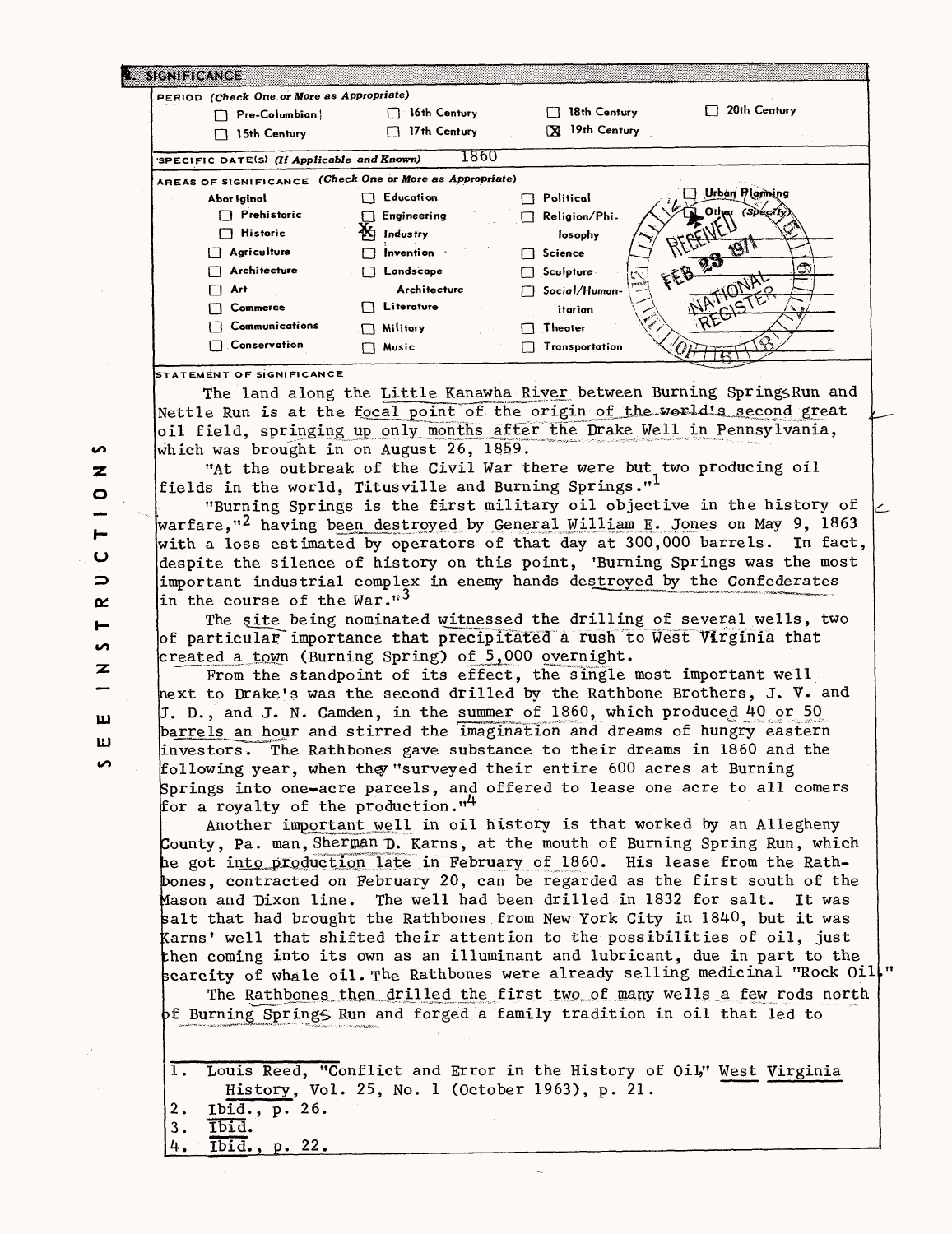| 9. MAJOR BIBLIOGRAPHICAL REFERENCES                                                                                         |                                                                                      |                  |
|-----------------------------------------------------------------------------------------------------------------------------|--------------------------------------------------------------------------------------|------------------|
| Lee, Howard B. The Burning Springs and Other Tales of the Little Kanawha.                                                   |                                                                                      |                  |
| Parsons, W. Va., 1968.                                                                                                      |                                                                                      | 专                |
| Reed. Louis "Conflict and Error in the History of Oil," West Virginia<br>History, Vol. 25, No. 1 (October 1963), pp. 21-26. |                                                                                      | W.               |
| Thoenen, Eugene D. The Petroleum Industry in West Virginia, 1860-1900.                                                      |                                                                                      |                  |
| Morgantown, 1956.                                                                                                           |                                                                                      | $\mathbf{W}$     |
| Reed, Louis. The Oil <sup>®</sup> Mill in Wirt County. Ms., 1969.                                                           |                                                                                      | $\circ$          |
| Roberts, Glen.W. Early Oil Development in West Virginia. Ms, 1923.                                                          |                                                                                      |                  |
| Rolston, Julian K. The First Decade of the Petroleum Industry in the Mid-                                                   | Ohio Valley. Ms, M.A. thesis, 1948, Marietta College, Marietta, Ohio.                |                  |
| 10 GEOGRAPHICAL DATA                                                                                                        |                                                                                      | $0/8$ $M\approx$ |
| LATITUDE AND LONGITUDE COORDINATES                                                                                          | LATITUDE AND LONGITUDE COORDINATES<br>O I<br>DEFINING THE CENTER POINT OF A PROPERTY |                  |
| DEFINING A RECTANGLE LOCATING THE PROPERTY                                                                                  | OF LESS THAN TEN ACRES<br>R                                                          |                  |
| <b>CORNER</b><br>LATITUDE<br>LONGITUDE                                                                                      | LATITUDE<br>LONGITUDE                                                                |                  |
| Degrees Minutes Seconds   Degrees Minutes Seconds<br>38°59<br>$31.38$ "<br>$  81 \cdot 19 \cdot 15.80$<br><b>NW</b>         | Degrees Minutes Seconds<br>Degrees Minutes Seconds                                   |                  |
| 38°59°31.38"<br>81 $\circ$ 19 $\sqrt{04}$ \$56<br>NE.                                                                       |                                                                                      |                  |
| $38°59$ '01.58<br>81' 04.56<br><b>SE</b>                                                                                    | s and the most<br>in Fisca                                                           | -0               |
| $38959$ $0158$<br>81°19'15.80<br><b>SW</b><br>APPROXIMATE ACREAGE OF NOMINATED PROPERTY: 20 aCTES 1                         |                                                                                      | W                |
| LIST ALL STATES AND COUNTIES FOR PROPERTIES OVERLAPPING STATE OR COUNTY BOUNDARIES                                          |                                                                                      |                  |
| CODE<br>STATE:                                                                                                              | COUNTY<br>CODE                                                                       |                  |
|                                                                                                                             |                                                                                      | т                |
| CODE<br>STATE:                                                                                                              | COUNTY:<br>CODE                                                                      |                  |
| CODE<br>STATE:                                                                                                              | COUNTY:<br>CODE                                                                      | z<br>W           |
|                                                                                                                             |                                                                                      |                  |
| CODE<br>STATE:                                                                                                              | CODE<br>COUNTY:                                                                      |                  |
|                                                                                                                             |                                                                                      |                  |
| 11 FORM PREPARED BY<br>NAME AND TITLE:                                                                                      |                                                                                      |                  |
| Clifford M. Lewis, S.J.                                                                                                     |                                                                                      | O                |
| <b>ORGANIZATION</b>                                                                                                         | DATE                                                                                 |                  |
| Wheeling College                                                                                                            | August 15, 1970                                                                      |                  |
| <b>STREET AND NUMBER:</b>                                                                                                   |                                                                                      | O                |
| CITY OR TOWN:                                                                                                               | STATE<br>CODE                                                                        | z                |
| Wheeling                                                                                                                    | West Virginia<br>54                                                                  | n                |
| 12 STATE LIAISON OFFICER CERTIFICATION                                                                                      | NATIONAL REGISTER VERIFICATION                                                       |                  |
|                                                                                                                             |                                                                                      |                  |
| As the designated State Liaison Officer for the Na-                                                                         |                                                                                      |                  |
| tional Historic Preservation Act of 1966 (Public Law                                                                        | I hereby certify that this property is included in the                               |                  |
| 89-665). I hereby nominate this property for inclusion                                                                      | National Register.                                                                   |                  |
| in the National Register and certify that it has been<br>evaluated according to the criteria and procedures set.            |                                                                                      |                  |
| forth by the National Park Service. The recommended                                                                         |                                                                                      |                  |
| level of significance of this nomination is:                                                                                | Chief, Office of Archeology and Historic Preservation                                |                  |
| Local<br>National <b>X</b><br>State<br>$\Box$                                                                               | MAY 6<br>1971                                                                        |                  |
|                                                                                                                             | Date                                                                                 |                  |
| Name                                                                                                                        |                                                                                      |                  |
|                                                                                                                             | ATTEST:                                                                              |                  |
|                                                                                                                             |                                                                                      |                  |
| Dallas B. Shaffer                                                                                                           |                                                                                      |                  |
| Title State Liaison Officer                                                                                                 |                                                                                      |                  |
|                                                                                                                             | helNational                                                                          |                  |
| Date February 15, 1971                                                                                                      | APR 2 2 1971<br>Date                                                                 |                  |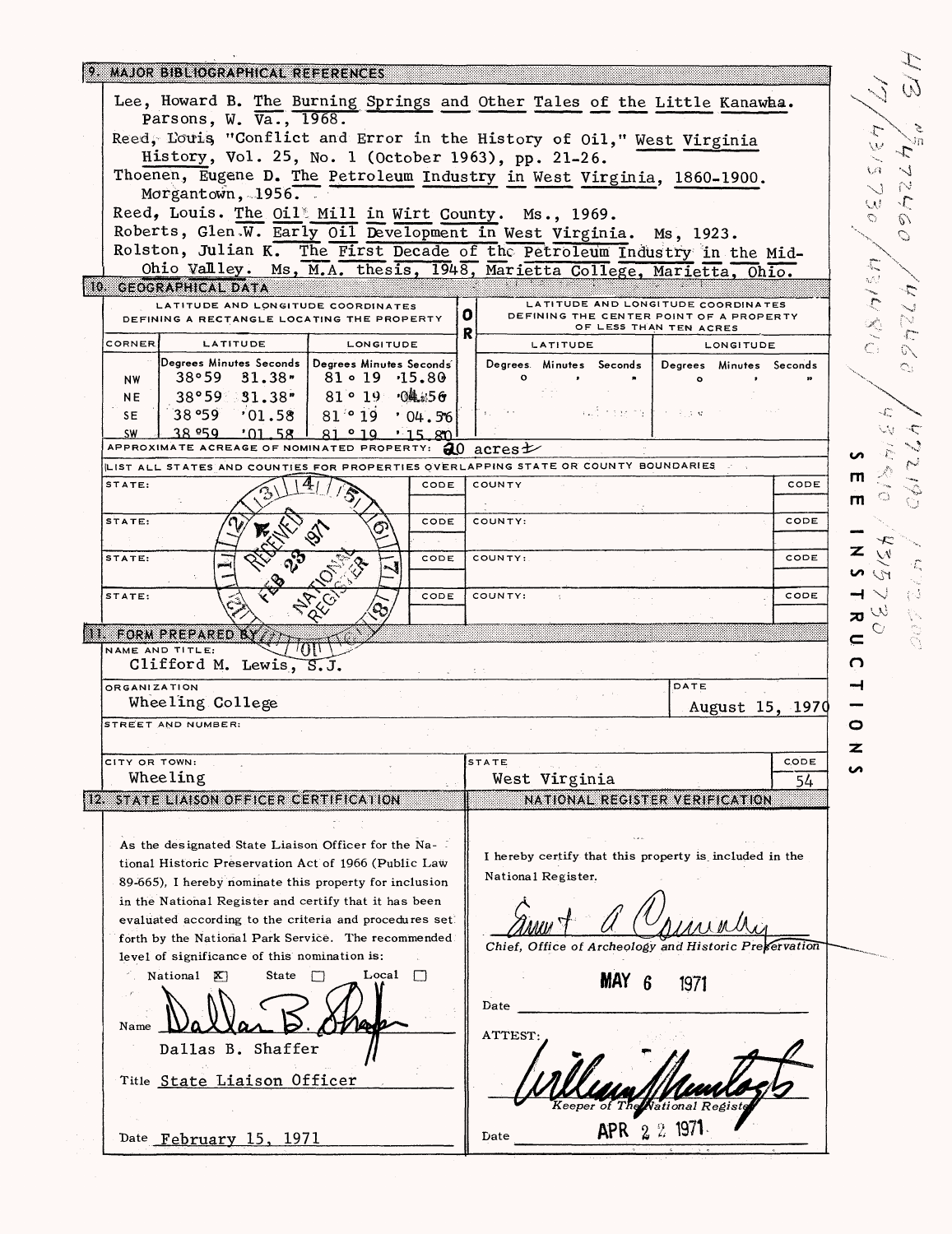**Form 10-300a (July 1969)**

#### **UNITED STATES DEPARTMENT OF THE INTERIOR NATIONAL PARK SERVICE**

# **NATIONAL REGISTER OF HISTORIC PLACES**

#### **INVENTORY - NOMINATION FORM**

*(Continuation Sheet)*

| <b>STATE</b>  |  |
|---------------|--|
| West Virginia |  |
| ςø            |  |
|               |  |
| 'S USE ONLY   |  |
| MBER          |  |
|               |  |
|               |  |

*(Number an entries)* g. Significance - Burning Springs

and continued to J. V. Rathbone's great-grandson, Monroe Jackson Rathbor() late Chairman of the association with Rockefeller in Standard Oil of New J. V. Rathbone's great-grandson, Monroe Jackson Rathbone Esso Corporation.

Karn's well is referred to on a map in Deed Book 4, p. 147, accompanying a deed of partition by and between the heirs of William'P. Rathbone, October 7, 1863. See Fig. 1. That there was a salt well at the mouth of Burning Spring Run we know from a January 2, 1854, deed,in which J. C. Rathbone and wife reserved "two acres of land at the mouth of the Burning Spring Run, on which there has been a Salt Well sunk."

To locate the Rathbone well there is an early map. Fig. 1 shows an "OIL LOTT" of 3 acres on this map, drawn in Deed Book 4, Wirt County, p. 157, on October 7, 1863. When the two Rathbones and Camden sold their oil properties in September 29,  $1864$ , (Deed Book 4, Wirt County, p. 3) they reserved the interest of W. V. A. Rathbone "in the old Rathbone well and lot."

Fig. 1 also shows Karns' lot at the mouth of Burning Spring Run, where he Fig. I also shows Karns for at the modified burning spring Kun, where he<br>pumped oil from an old salt well. On the lot above this still stands the old pamped off from an old said weff. On the for above this stiff stands to Rader Hotel, nearly a century old, now used as a store and post office.

Two photographs still assist in the proximate location of the wells in question. One is reproduced in Howard B. Lee's 1968 book, The Burning Springs and Other Tales of the Little Kanawha. Fig.2 pictures what he identifies as the first well as seen from across the Little Kanawha River. The other picture, of the same well and similarly identified, is taken from the rear of the well and shows an unmistakable stretch of river in the background, Fig. 3, takea from the West Virginia Geological Survey, Vol. 10, 1938, p. 363. Mr. Lee, now 90, is in the third generation of Lees to grow up in Burning Springs. He recorded the memories of his grandfather, who was 55 years old when oil was discovered there. The picture he reproduces on page 27 (a copy of the original enclosed) shows most of the strip of territory being nominated on the bend of the Little Kanawha River. The derricks of several wells may be noted in the background.

Disruption of the war and consequent deficiencies of reporting for tax purposes make precise estimates of production impossible, but Mr. Reed regards the 300,000 barrels of oil destroyed by the Confederates as a normal inventory for the Burning Spring field - one of several closely related fields - and estimates the value of this inventory at \$1,500,000 worth of oil and \$40,000,000 worth of equipment destroyed in a town larger than Chambersburg, Pennsylvania, whose burning aroused so much attention in American history. The General Assembly at Wheeling had incorporated the Rathbone Petroleum Company on Feb. 3, 1863.

According to Mr. Glen Roberts, of Elizabeth, whose family has been in the oil production industry since 1860, the stretch of shoreline nominated contained many historic wells. A stone's throw north of the Karns well, Gilfillan and Rathbone brought in wells about ten feet apart during the early boom. A Mellon Oil Company drilled the same spot successfully around 1917, while T. Elmer Cain, the Mellon superintendent, returned around 1960, drilled in the same spot, and got about 50 barrels of oil per day. Cain is now dead.

J. K. Rolston's M.A. Thesis at Marietta College reports that W. L. Jackson, John Gilfillan, T. J. Smith, and J. B. Neal (cf. October 7, 1863 map)

con'd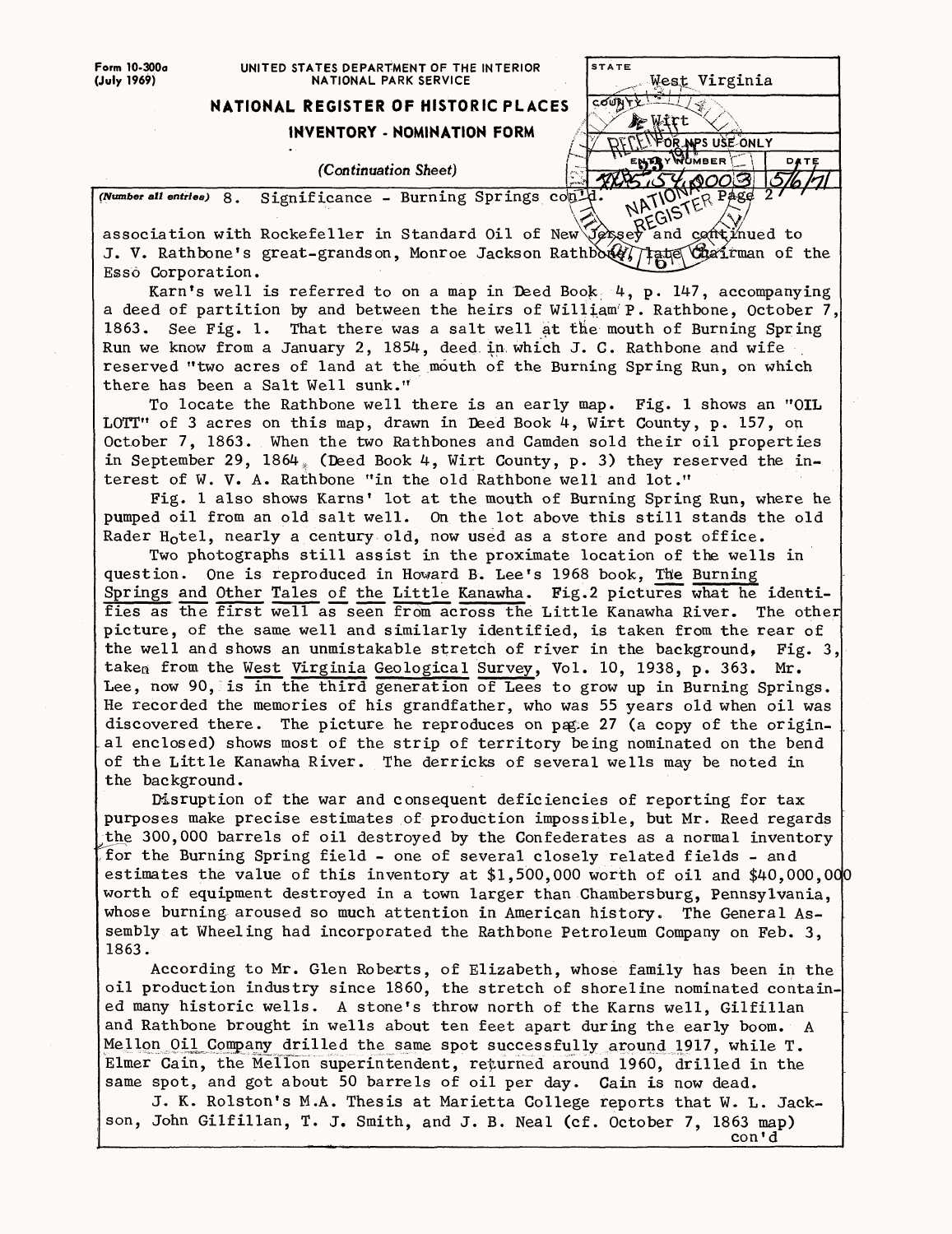| Form 10-300a            | UNITED STATES DEPARTMENT OF THE INTERIOR                                                                                                                                                 | <b>STATE</b>                                                                             |            |  |
|-------------------------|------------------------------------------------------------------------------------------------------------------------------------------------------------------------------------------|------------------------------------------------------------------------------------------|------------|--|
| (July 1969)             | NATIONAL PARK SERVICE                                                                                                                                                                    | West Virginia<br>COUNTY<br>Wirt                                                          |            |  |
|                         | NATIONAL REGISTER OF HISTORIC PLACES                                                                                                                                                     |                                                                                          |            |  |
|                         | INVENTORY - NOMINATION FORM                                                                                                                                                              | FOR NPS USE ONLY                                                                         |            |  |
|                         |                                                                                                                                                                                          | <b>ENTRY NUMBER</b>                                                                      | DATE       |  |
|                         | (Continuation Sheet)                                                                                                                                                                     |                                                                                          |            |  |
| (Number all entries) 8. | Significance - Burning Springs con'd.                                                                                                                                                    | Page 3                                                                                   |            |  |
| for $$12,000.$          | obtained a producing well and immediately disposed of a three-eighths interest                                                                                                           |                                                                                          |            |  |
|                         | Note: The original name of the run and district was in the singular,<br>Burning Spring. The post office was changed to Rathbone in 1861, and changed<br>back to Burning Springs in 1869. |                                                                                          |            |  |
|                         |                                                                                                                                                                                          |                                                                                          |            |  |
|                         |                                                                                                                                                                                          |                                                                                          |            |  |
|                         |                                                                                                                                                                                          |                                                                                          |            |  |
|                         |                                                                                                                                                                                          |                                                                                          |            |  |
|                         |                                                                                                                                                                                          |                                                                                          |            |  |
|                         |                                                                                                                                                                                          |                                                                                          |            |  |
|                         |                                                                                                                                                                                          |                                                                                          |            |  |
|                         |                                                                                                                                                                                          |                                                                                          |            |  |
|                         |                                                                                                                                                                                          |                                                                                          |            |  |
|                         |                                                                                                                                                                                          |                                                                                          |            |  |
|                         |                                                                                                                                                                                          |                                                                                          |            |  |
|                         |                                                                                                                                                                                          |                                                                                          |            |  |
|                         |                                                                                                                                                                                          |                                                                                          |            |  |
|                         |                                                                                                                                                                                          |                                                                                          |            |  |
|                         |                                                                                                                                                                                          |                                                                                          |            |  |
|                         | $\sim 4.2\%$ and $\sim$                                                                                                                                                                  |                                                                                          |            |  |
|                         |                                                                                                                                                                                          |                                                                                          |            |  |
|                         |                                                                                                                                                                                          | $\mathcal{L}_{\text{max}}$ and $\mathcal{L}_{\text{max}}$ and $\mathcal{L}_{\text{max}}$ | $\sim$ $-$ |  |
|                         |                                                                                                                                                                                          |                                                                                          |            |  |
|                         | $\mathcal{L}^{\text{max}}_{\text{max}}$ and $\mathcal{L}^{\text{max}}_{\text{max}}$ and $\mathcal{L}^{\text{max}}_{\text{max}}$                                                          |                                                                                          |            |  |
|                         | $\sim 10^{11}$                                                                                                                                                                           |                                                                                          |            |  |
|                         |                                                                                                                                                                                          |                                                                                          |            |  |
|                         | $\sim 1000$ km s $^{-1}$                                                                                                                                                                 |                                                                                          |            |  |
|                         |                                                                                                                                                                                          |                                                                                          |            |  |
|                         |                                                                                                                                                                                          |                                                                                          |            |  |
|                         |                                                                                                                                                                                          |                                                                                          |            |  |
|                         |                                                                                                                                                                                          |                                                                                          |            |  |
|                         | $\sim 10^{11}$ km $^{-1}$                                                                                                                                                                |                                                                                          |            |  |
|                         | $\mathcal{L}(\mathcal{A})$ and $\mathcal{L}(\mathcal{A})$                                                                                                                                |                                                                                          |            |  |
|                         |                                                                                                                                                                                          | $\mathcal{L}^{\mathcal{L}}(\mathcal{A})$ and $\mathcal{L}^{\mathcal{L}}(\mathcal{A})$ .  |            |  |
|                         |                                                                                                                                                                                          |                                                                                          |            |  |
|                         |                                                                                                                                                                                          |                                                                                          |            |  |
|                         |                                                                                                                                                                                          |                                                                                          |            |  |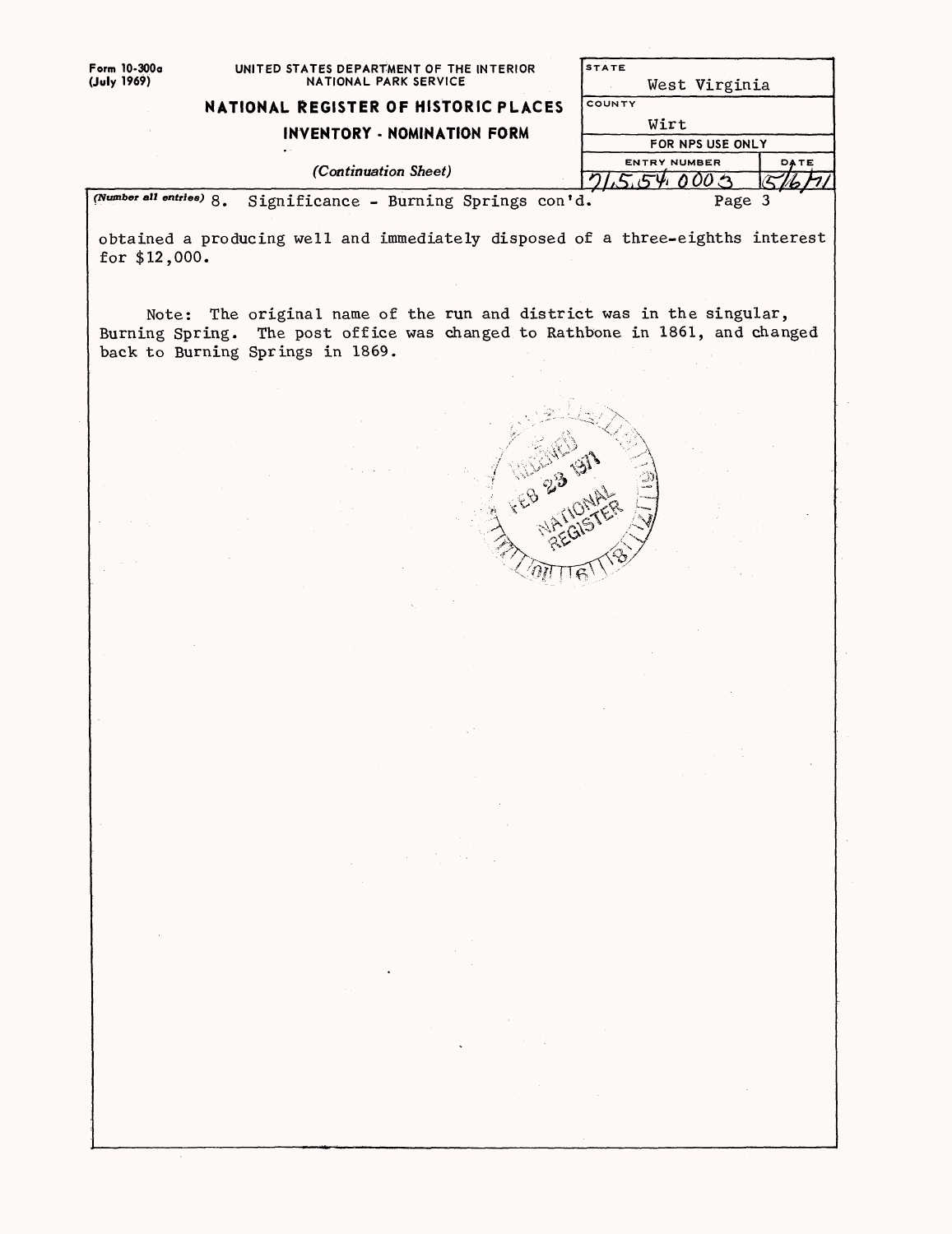Form 10-300a **(July 1969)**

| UNITED STATES DEPARTMENT OF THE INTERIOR |
|------------------------------------------|
| NATIONAL PARK SERVICE                    |

 $5TATE$ West Virginia

Wirt

COUNTY

# **NATIONAL REGISTER OF HISTORIC PLACES**

## **INVENTORY - NOMINATION FORM**

|                              | ייוויי דוסו ואיוווישיו י ואט                                                         |                     | FOR NPS USE ONLY |      |
|------------------------------|--------------------------------------------------------------------------------------|---------------------|------------------|------|
|                              | (Continuation Sheet)                                                                 | <b>ENTRY NUMBER</b> |                  | DATE |
|                              |                                                                                      |                     | $\Lambda$        |      |
| (Number all entries) $\mu$ . | Owner of Property                                                                    |                     |                  |      |
| 22.01                        | Ronald and Loris Walters<br>Burning Springs, W. Va.                                  |                     |                  |      |
| 22.03                        | Lulu G. Parsons<br>534 Goff Mountain Road<br>Nitro, West Virginia                    |                     |                  |      |
| 22.04                        | Gladys S. George<br>Reedy, West Virginia                                             |                     |                  |      |
| 22.05                        | Margaret Florence<br>1805 Staunton Avenue<br>Parkersburg, West Virginia              |                     |                  |      |
| 22.06                        | Theda Cooper Burgess<br>Address unknown                                              |                     |                  |      |
| 22.07                        | Dr. F. L. Blair<br>Parkersburg, West Virginia                                        |                     |                  |      |
| 29                           | O. F. and Mable Sites<br>Burning Springs, West Virginia                              |                     |                  |      |
| 30                           | R. and D. Waters<br>Burning Springs, West Virginia                                   |                     |                  |      |
| 31)<br>32                    | W. H. H. Wheaton Estate<br>Harry F. Strong<br>19371 N.E. 1st Place<br>Miami, Florida |                     |                  |      |
| 33                           | Glen W. Roberts<br>Elizabeth, West Virginia                                          |                     |                  |      |
|                              |                                                                                      |                     |                  |      |